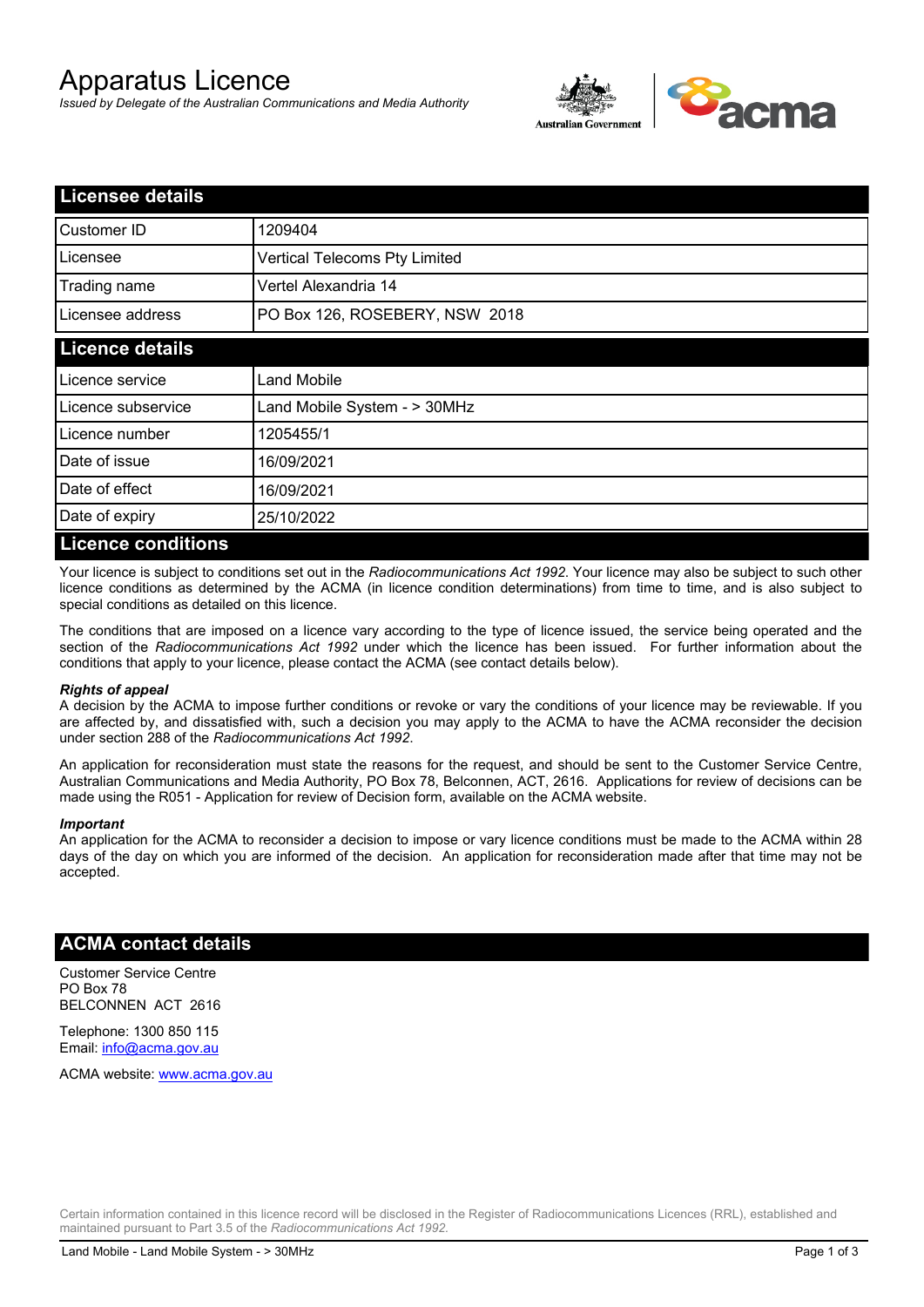# **Advisory Notes applying to licence no.: 1205455/1**

Conditions applicable to the operation of Land Mobile System station(s) authorised under this licence can be found in the Radiocommunications Licence Conditions (Apparatus Licence) Determination and the Radiocommunications Licence Conditions (Land Mobile Licence) Determination. Copies of these determinations are available from the ACMA and from the ACMA home page (www.acma.gov.au).